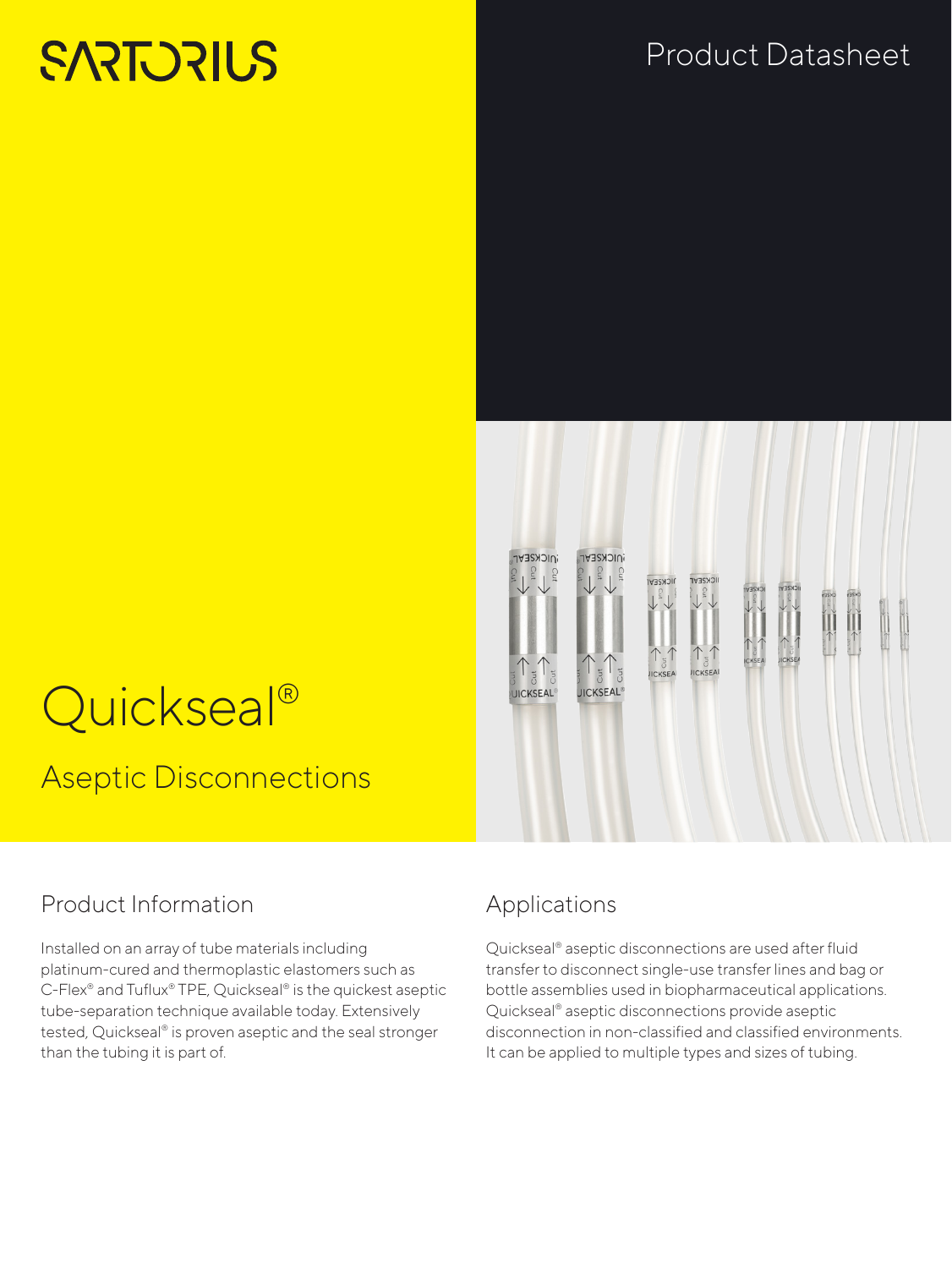### Description

Quickseal® can be installed on a variety of tube materials across a range of tube sizes. The tubing runs continuously through the collar for an uninterrupted fluid path.

The Quickseal® collar is bonded to the outside of the tubing. The cut collar holds the walls of the tubing together to create the aseptic seal.

Quickseal® can be included as a component on single-use tube, bag or bottle assemblies, sampling manifolds, singleuse bioreactors and more.

Quickseal® reduces operating time and improves reliability for biopharmaceutical and other high-purity fluid handling industries.



Collar is uncut Collar has been cut and filter removed

## Technical Data

### Specifications

| <b>Tubing Dimensions</b><br>OD inch<br>OD mm | 1/8"   1/4"   3/8"   7/16"   1/2"   5/8"   3/4"   1"   1/8"<br>3.2   6.4   9.6   11.1   12.7   15.9   19.0   25.4   28.6 |
|----------------------------------------------|--------------------------------------------------------------------------------------------------------------------------|
| <b>Tubing Material</b>                       | Silicone (Liveo PHARMA® 50 STHT-C®,<br>Pumpsil®)   TPE (C-Flex®, Tuflux® TPE)<br>Ask about other tube materials          |
| Quickseal <sup>®</sup> Position              | Variable                                                                                                                 |
| Tubing Length<br>inch<br>mm                  | 6"   12"   18"   24"   36"<br>$-150$   305   460   610   915<br>Other tube lengths available<br>on request               |
| Sealing Time                                 | <4 seconds                                                                                                               |
| <b>Operating Steps</b>                       | 1                                                                                                                        |
| Seal Type                                    | Mechanical                                                                                                               |
| <b>Fluid Contact Material</b>                | <b>Tubing Material</b>                                                                                                   |
| <b>Component Material</b>                    | Aluminum (3003)                                                                                                          |
| <b>Validation Testing</b>                    | Container Closure (Ambient)<br>Container Closure (Freeze   Thaw)<br><b>Burst Test</b><br><b>Tensile Pull Test</b>        |



⅛" | 3.2 mm 1⅛" | 28.6 mm



Please note:

Mycap® and Tuflux® TPE are registered trademarks of Sartorius Stedim Biotech C-Flex® and STHT-C® is a registered trademark of St. Gobain Liveo. Pharma® is a registered trademark of Dupont Polymers Inc.

Quickseal® collars on inlet line to each Mycap® bottle assembly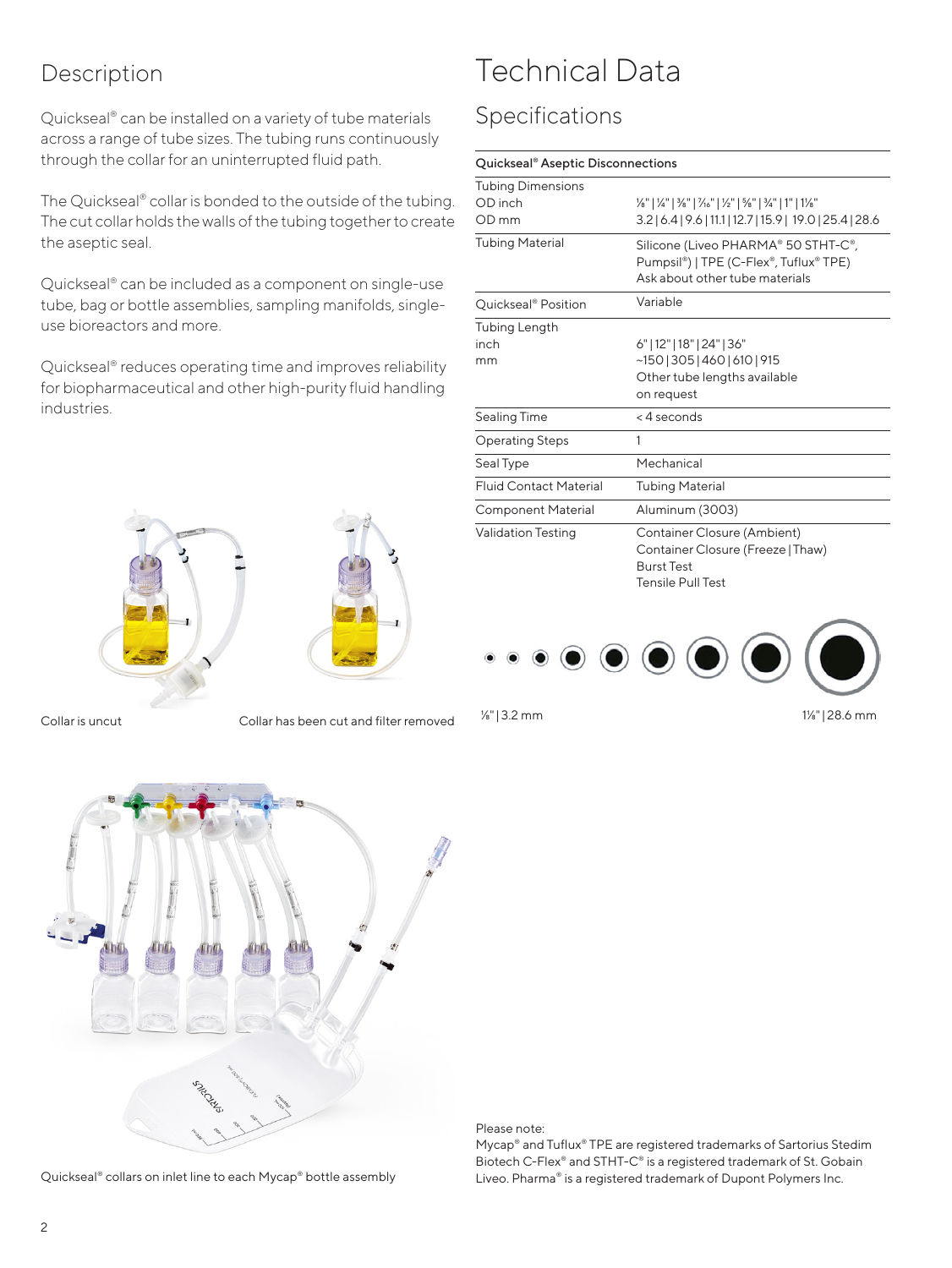#### Cutting Tool Specifications: Large Diameter Cutter

| Materials of Construction<br>(cutting head) | 304 Stainless Steel                       |
|---------------------------------------------|-------------------------------------------|
| Weight                                      | 4 lbs (2.2 kg)                            |
| Width                                       | 2" (60 mm)                                |
| Depth                                       | 4 1/4" (108 mm)                           |
| Length                                      | 14 <sup>3</sup> / <sub>4</sub> " (375 mm) |
| Sound                                       | <80 dB at 1 meter                         |
| Vibration                                   | $< 2.5$ m/s <sup>2</sup>                  |
| Cutting Time                                | 4 seconds                                 |
| <b>Closing Speed</b>                        | $6 \text{ mm/s}$                          |
| Cuts per Charge                             | $\approx 300$                             |
| <b>Battery Voltage</b>                      | 18V                                       |
| Charging Time                               | 20 min                                    |



| <b>Cutting Tool Specifications: Small Diameter Cutter</b> |                                        |  |
|-----------------------------------------------------------|----------------------------------------|--|
| Quickseal® Collar Size Range                              | $<$ ¼" (6.4 mm)                        |  |
| Materials of Construction                                 | 420 Stainless Steel                    |  |
| Weight                                                    | <sup>3</sup> / <sub>4</sub> lbs (345g) |  |
| Width                                                     | $\frac{1}{2}$ " (13 mm)                |  |
| Depth                                                     | $1\frac{1}{8}$ " (27 mm)               |  |
| Length                                                    | $8\,\mathrm{''}$ (206 mm)              |  |

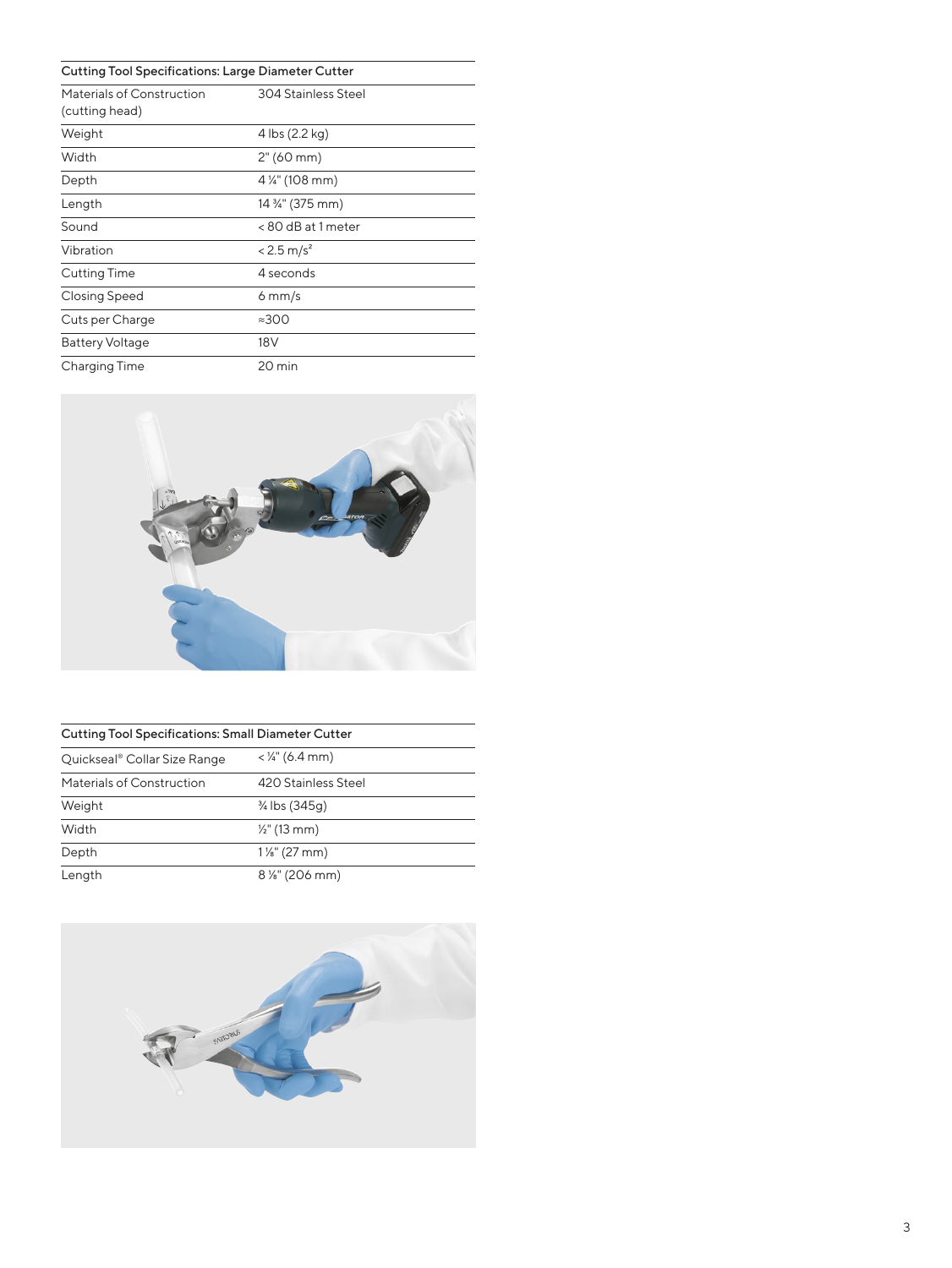# Ordering Information

Quickseal<sup>®</sup> can be included on a Sartorius single-use assembly or can be ordered as standalone component. Build the part number according to the instructions below to order Quickseal® as a standalone component.



#### Explanation

#### Box 1

Fixed Value(QS). Indicates Quickseal® product family.

#### Box 2

Indicates tubing material

- P Platinum-cured silicone. Pumpsil<sup>®</sup> when  $\frac{1}{8}$ " ID ×  $\frac{1}{4}$ " OD, STHT-C otherwise
- PG Platinum-cured silicone. STHT-C when  $\frac{1}{8}$ " ID  $\times$   $\frac{1}{4}$ " OD
- PD Platinum-cured silicone. Liveo® Pharma 50
- C Thermoplastic Elastomer. C-Flex®
- T Thermoplastic Elastomer. Tuflux® TPE inquire for other tubing materials.

#### Box 3

Indicates internal diameter (ID) and outer diameter (OD) of tubing

 ⅛" ID × ¼" OD  $\frac{1}{4}$ " ID  $\times$   $\frac{3}{8}$ " OD  $\frac{1}{4}$ " ID ×  $\frac{7}{4}$ " OD ¼" ID × ½" OD 0610 <sup>3</sup>% " ID × <sup>5</sup>%" OD  $\frac{1}{2}$ " ID  $\times$  <sup>3</sup>/<sub>4</sub>" OD  $\frac{3}{4}$ " ID × 1" OD  $\frac{3}{4}$ " ID × 1- $\frac{1}{8}$ " OD

#### Box 4

Fixed Value(01). Indicates number of collars on tube.

#### Box 5

Length from edge of tubing to center of Quickseal® collar. Dimension B on illustration.

#### Box 6

Overall Length (inches). Dimension A on illustration. Selections available as 6 inch increments.

#### Example:

QST0204010612 is ⅛" ID x ¼" OD Tuflux® TPE, 12" overall length with Quickseal® centered at 6"

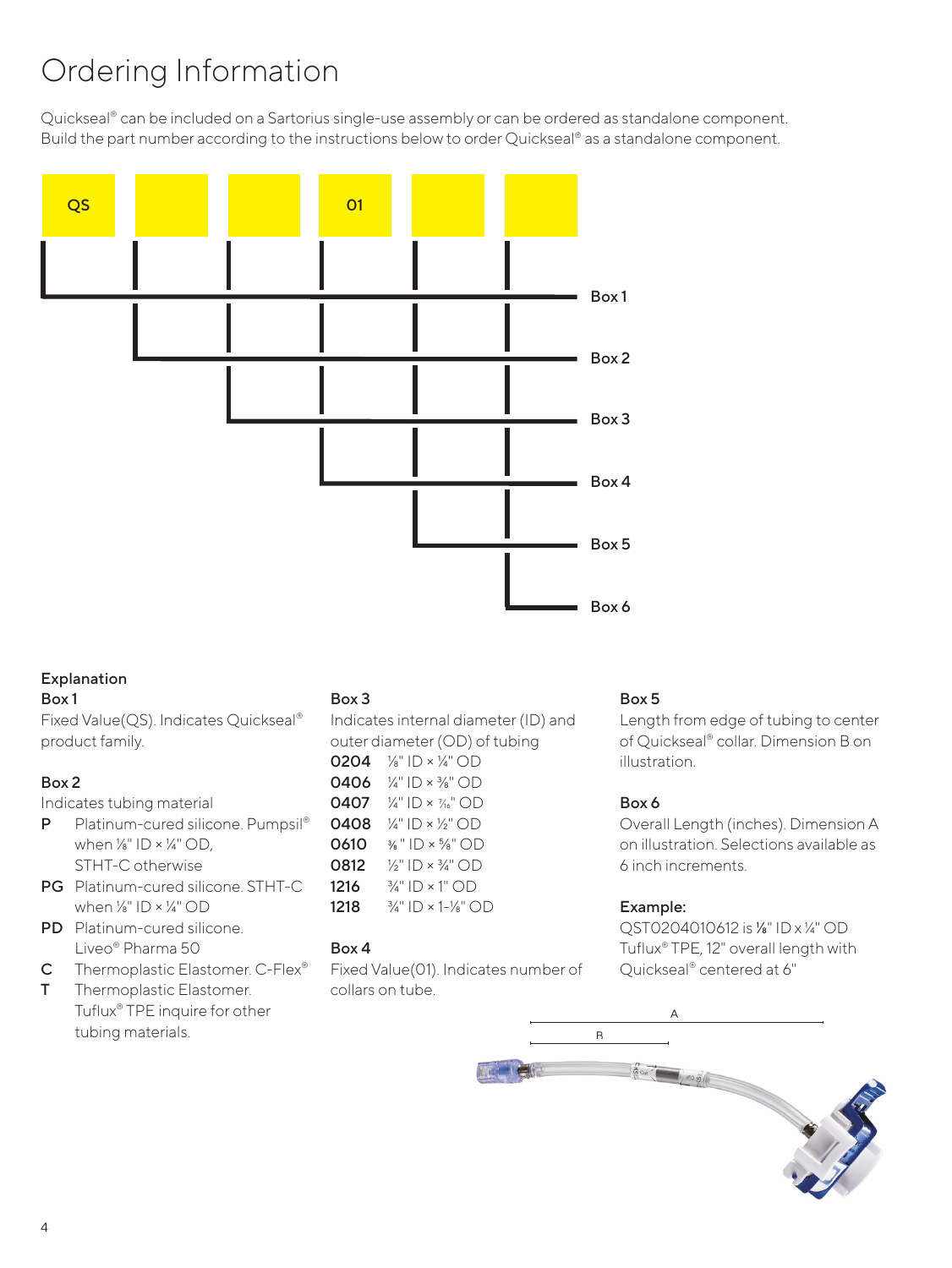#### Quickseal® Protective Caps

The Quickseal® protective caps can be installed after collars are cut. The caps are made from flexible and durable silicone. They are suitable for a wide range of temperatures.

Installation is simple:

- 1. Grasp the cap near the open end between index finger and thumb
- 2. Squeeze the cap until the opening is wide enough for the cut Quickseal® collar
- 3. Insert the Quickseal® collar and release



#### Quickseal® Cutting Tools

The Quickseal® cutting tools were designed for single-person operation with safety, simplicity and portability in mind. Place the collar in the cutting and cut the Quickseal® collar.



| Order Code            | Description                                                                                                                |
|-----------------------|----------------------------------------------------------------------------------------------------------------------------|
| <b>QSCUTTERSD</b>     | Small diameter Ouickseal® cutter<br>for tubes up to $0.25$ " (6.4 mm) OD                                                   |
| <b>QSCUTTERLD</b>     | Large diameter Quickseal® cutter<br>for tubes up to 1.125"<br>(28.6 mm) OD; 120V battery charger<br>and two 18V batteries  |
| QSCUTTERLD230V        | Large diameter Quickseal® cutter<br>for tubes up to 1.125"<br>(28.6 mm) OD; 230V battery charger<br>and two 18 V batteries |
| <b>QSCUTTERREADER</b> | Electronic reader for battery-powered<br>large diameter Quickseal® cutter                                                  |

| Order Code   | Description                                                                                   |  |
|--------------|-----------------------------------------------------------------------------------------------|--|
| QS04CAPSILNT | Silicone protection caps for 1/4" (6.4 mm)<br>OD Quickseal® collars (pack of 50)              |  |
| QS06CAPSILNT | Silicone protection caps for $\frac{3}{8}$ " (9.6 mm)<br>OD Quickseal® collars (pack of 50)   |  |
| QS07CAPSILNT | Silicone protection caps for $\frac{7}{6}$ " (11.1 mm)<br>OD Quickseal® collars (pack of 50)  |  |
| QS08CAPSILNT | Silicone protective caps for 1/2" (12.7 mm)<br>OD Quickseal <sup>®</sup> collars (pack of 50) |  |
| QS10CAPSILNT | Silicone protection caps for %" (16 mm)<br>OD Quickseal® collars (pack of 50)                 |  |
| QS12CAPSILNT | Silicone protection caps for 3/4" (19.0 mm)                                                   |  |

OD Quickseal® collars (pack of 50) QS18CAPSILNT Silicone protection caps for 1.125" (28.5 mm) OD Quickseal® collars (pack of 50)